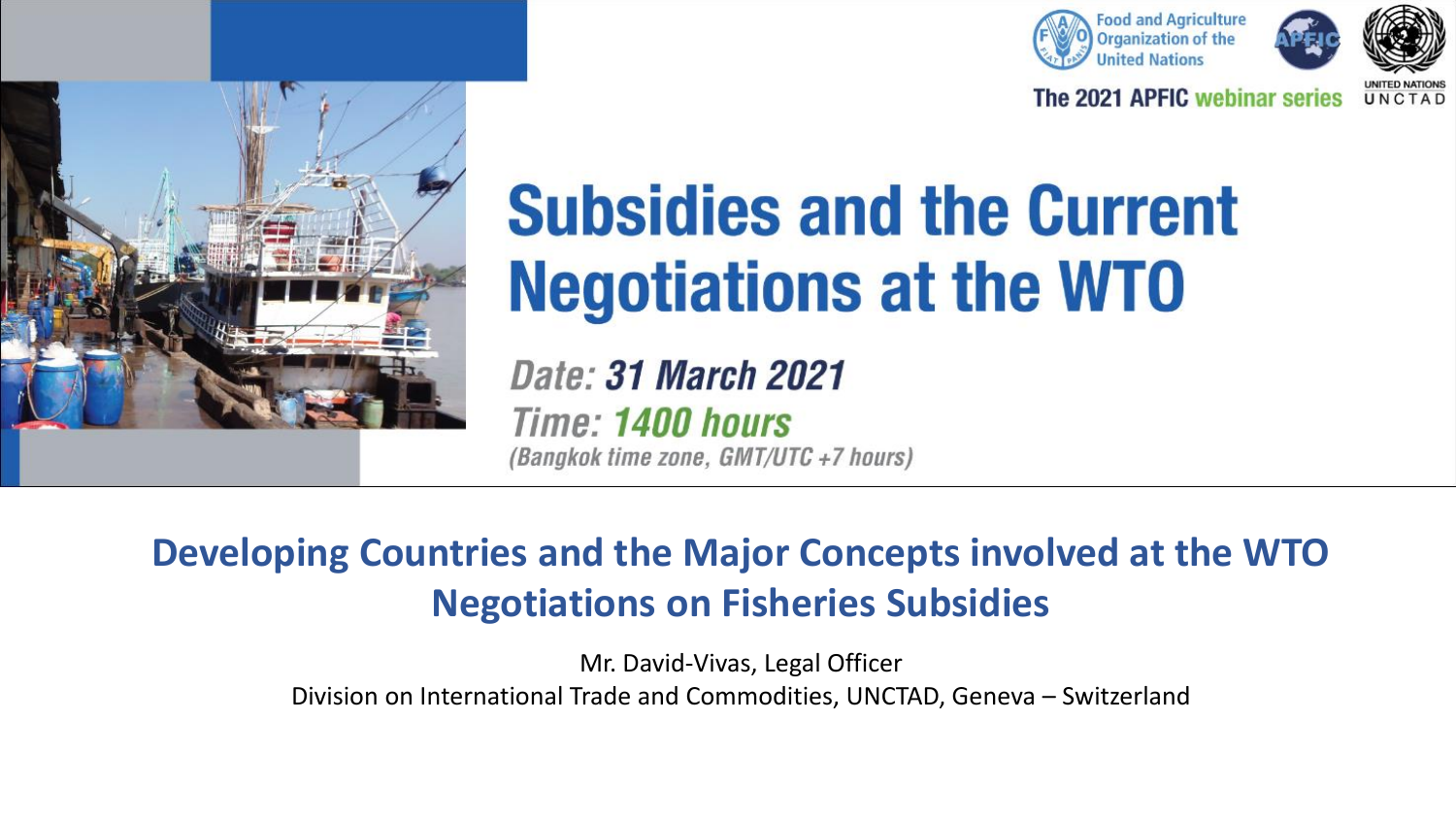#### **Public support to Fisheries at the Global levels (2000-2017)**

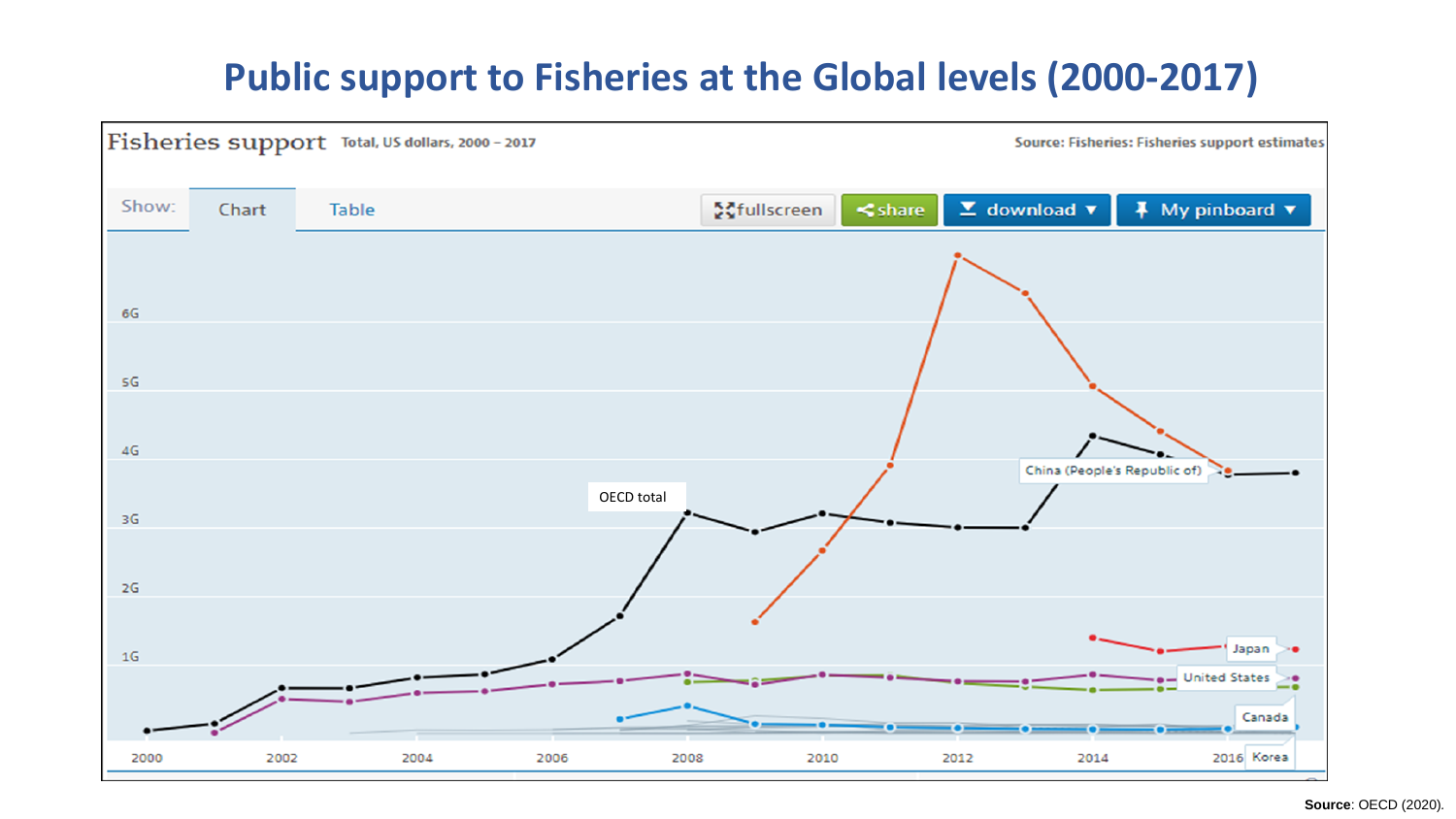#### **Status of the WTO fish subsidies negotiations**



- Negotiations have lasted for more than 20 year
- SDG 14.6 gave a huge impulse to negotiations
- Negotiating documents are usually restricted
- **We have a now a second revision of the Chair's consolidated text (RD/TN/RL/126/Rev.2)**
- Negotiation phase has been intensified by negotiations clusters with the assistance of "friends of the Chair" on specific topics
- **Most of the draft text still is under square brackets [….]**
- UNCTAD, FAO and UNEP have been providing advice under their **Inter Agency Plan of Action** with their specific mandates over the duration of negotiations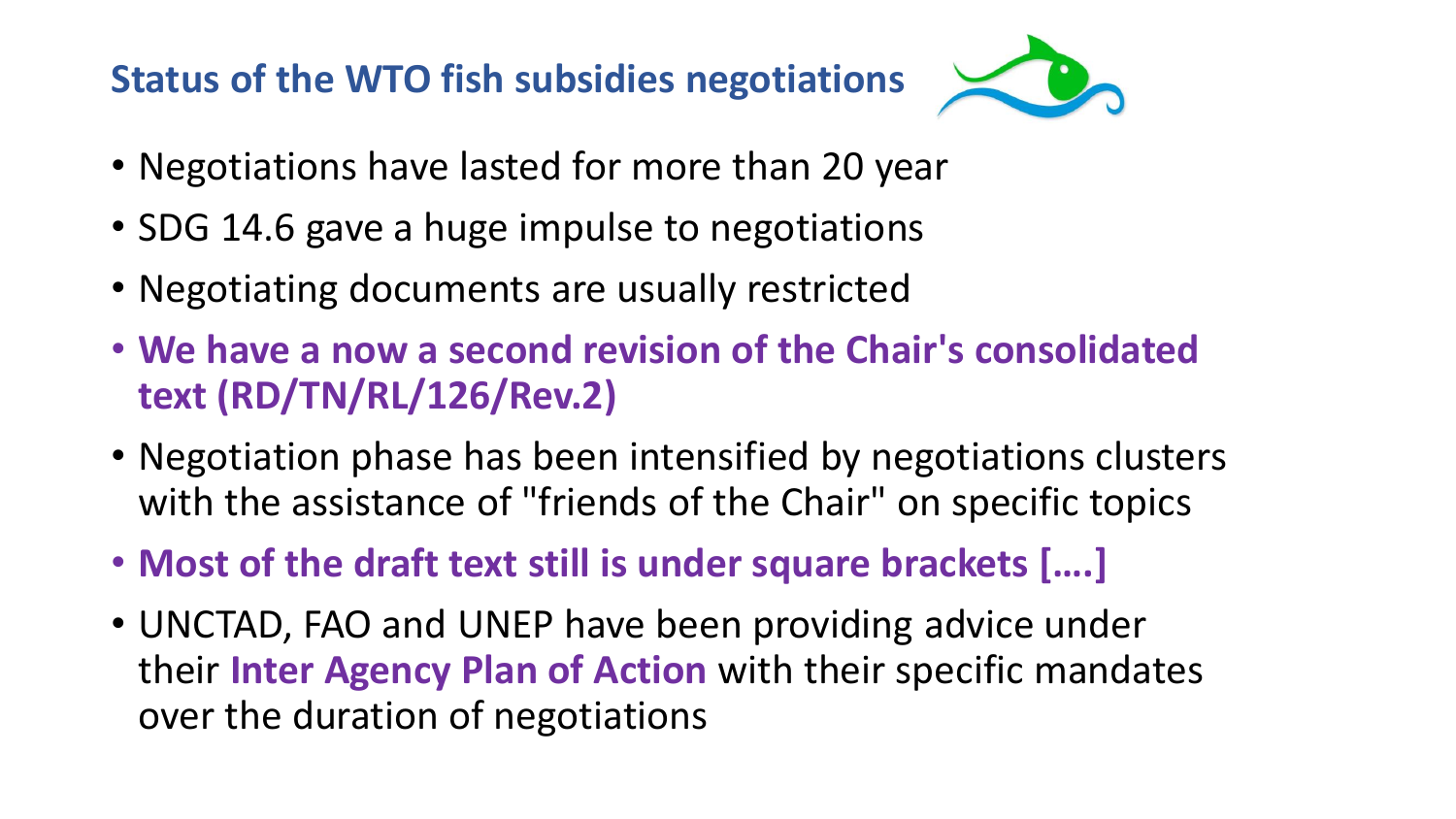#### **Structure of the Chair Draft text (RD/TN/RL/126/Rev.2).**

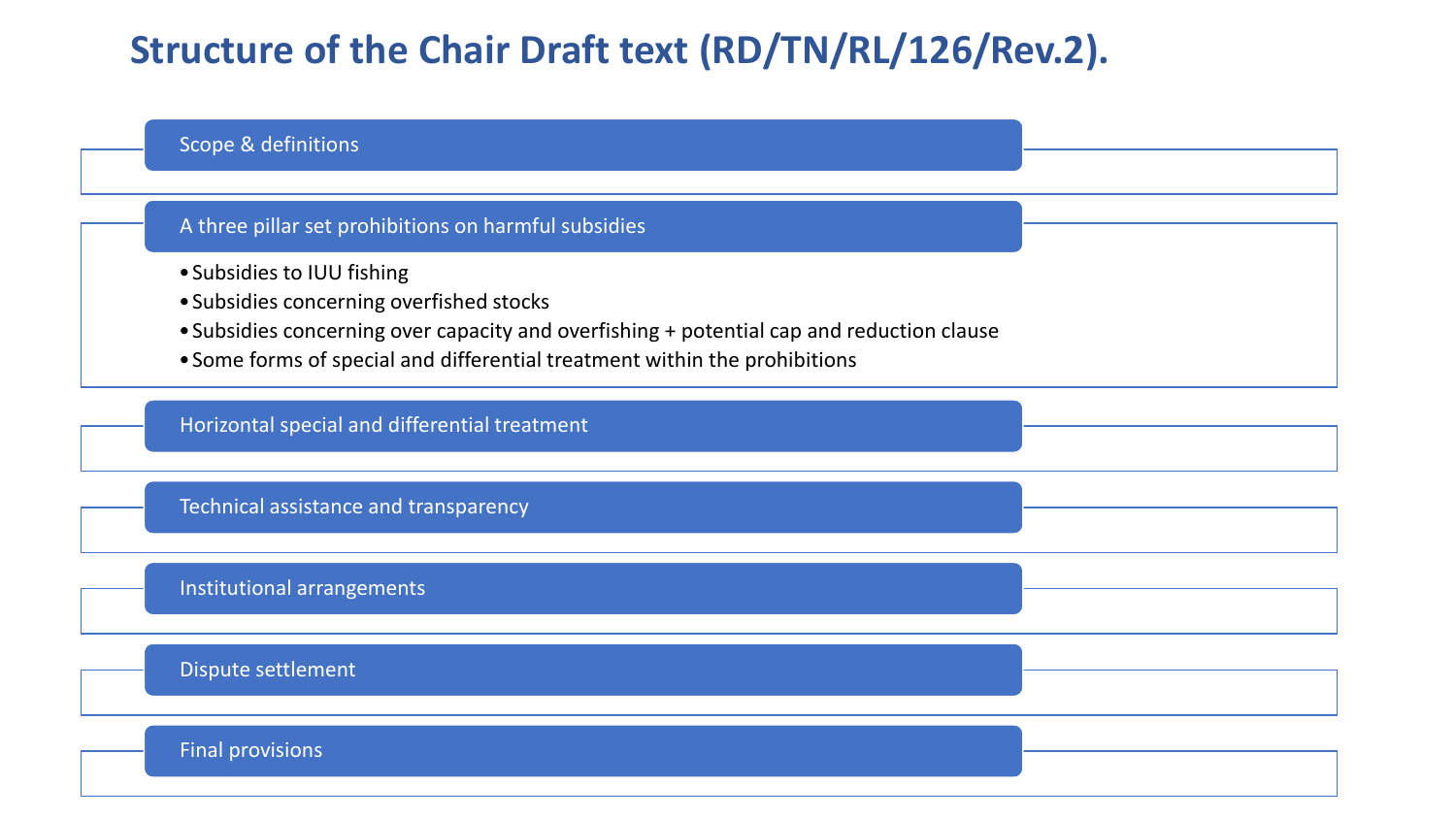

## **Scope and definitions**

- **Specific Subsidies** as defined by WTO Agreement on SCM:
	- A financial contribution by a government or any public body
	- Specificity: sector, region, industry or enterprise
	- Regardless of this, **fuel subsidies** may be covered under the new fish subsidies disciplines
	- In principle, **access agreements payments** are not considered subsidies
- Focus on harmful subsidies to "vessels" & "operators"
- Not applicable to aquaculture or freshwater fishing
- "Fish" includes all living marine species
- "Fishing" includes **all harvesting and transhipment activities plus processing and packaging before landing**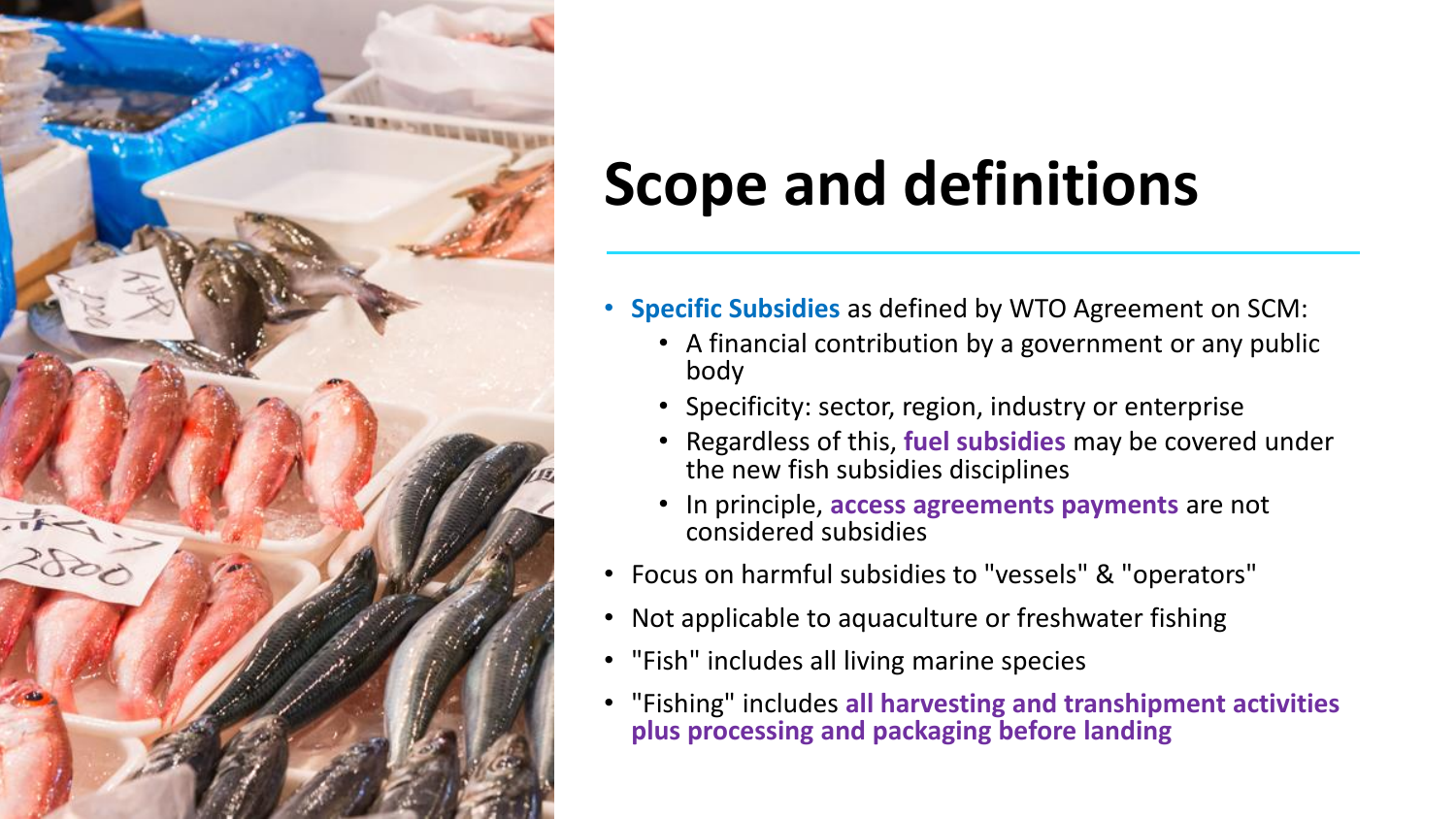

#### **Pillar I: Prohibition to subsidies that contribute to Ilegal, unreported and unregulated (IUU) fishing**

- **No Member shall grant or maintain any subsidies to a vessel [and operator] engaged in IUU fishing…**
- In principle, no obligation to make a IUU determination **but regulations and systems must be in place to identify and tackle subsidies to IUU fishing**
- Who makes the **"determination"?** Coastal Member, **Flag State**, **Subsidising Member**, Port States, RFMOs/A?
- What **Standards,** if any, should apply to the "determination"? based on positive evidence, due process, applicable international law?
- Issues of **nature, gravity & repetition** are to be considered
- Prohibition would be in place as long as the sanction for IUU fishing still is in place
- Exception for Developing countries and LDC regarding **unreported and unregulated fishing** within their territorial waters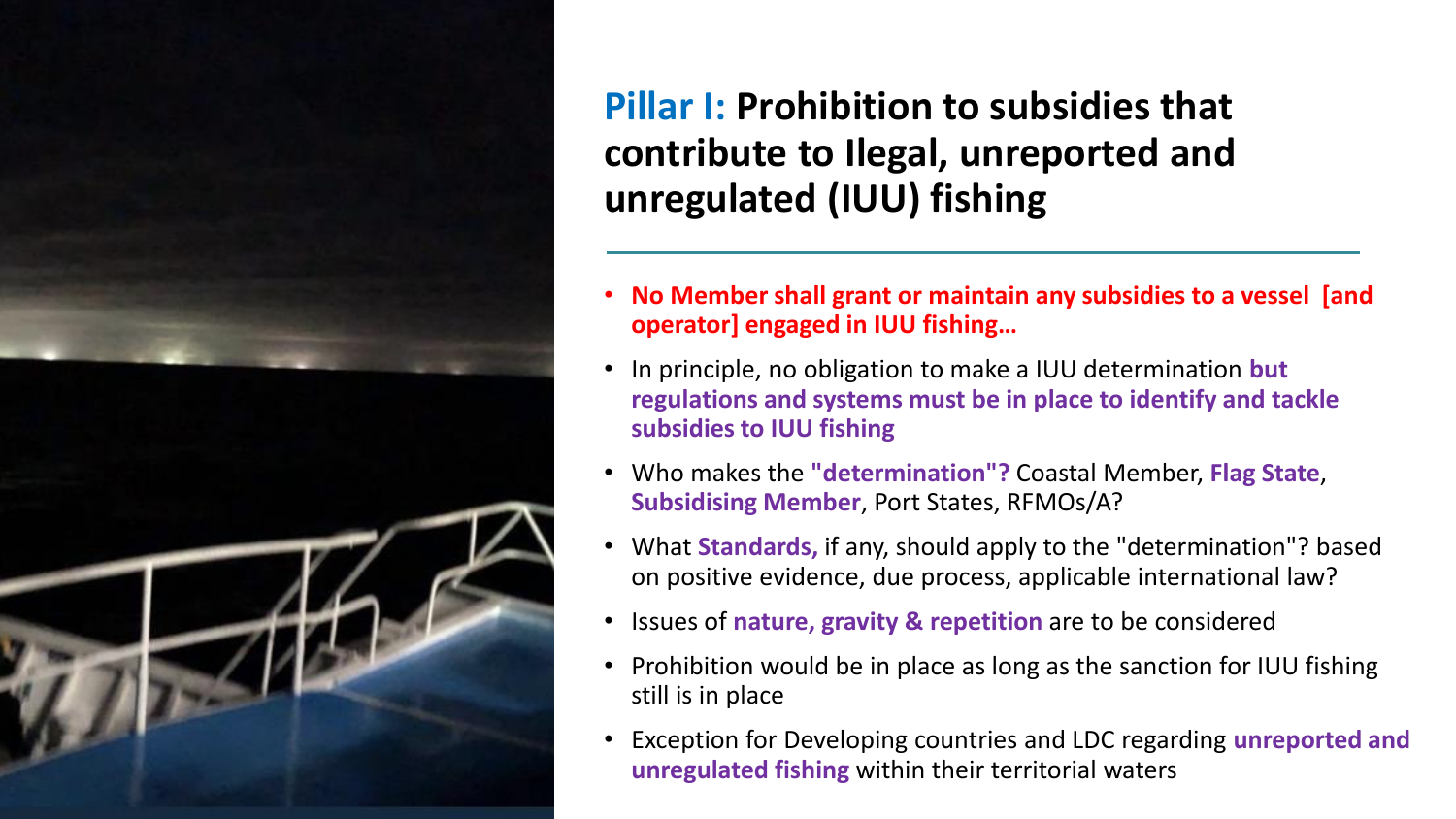

#### **Pillar II: Prohibition to subsidies concerning overfished stocks**

- **No Member shall grant or maintain subsidies any subsidies for fishing or fishing related activities regarding an overfished stock in any of the following situations:**
	- Lack of recovery
	- Continuous reduction
	- Overfished (below MSY or other alternative reference point)
- **Who recognises/defines a stocks as overfished?**
	- Members over their own jurisdiction or RFMO/As. Members' Determinations prevail.
- **No application of the prohibition, if subsidies are implemented and/or other appropriate measures to ensure rebuilding of stocks above MSY (reverse S&DT?)**
- **Exception for LDCs within their territorial sea**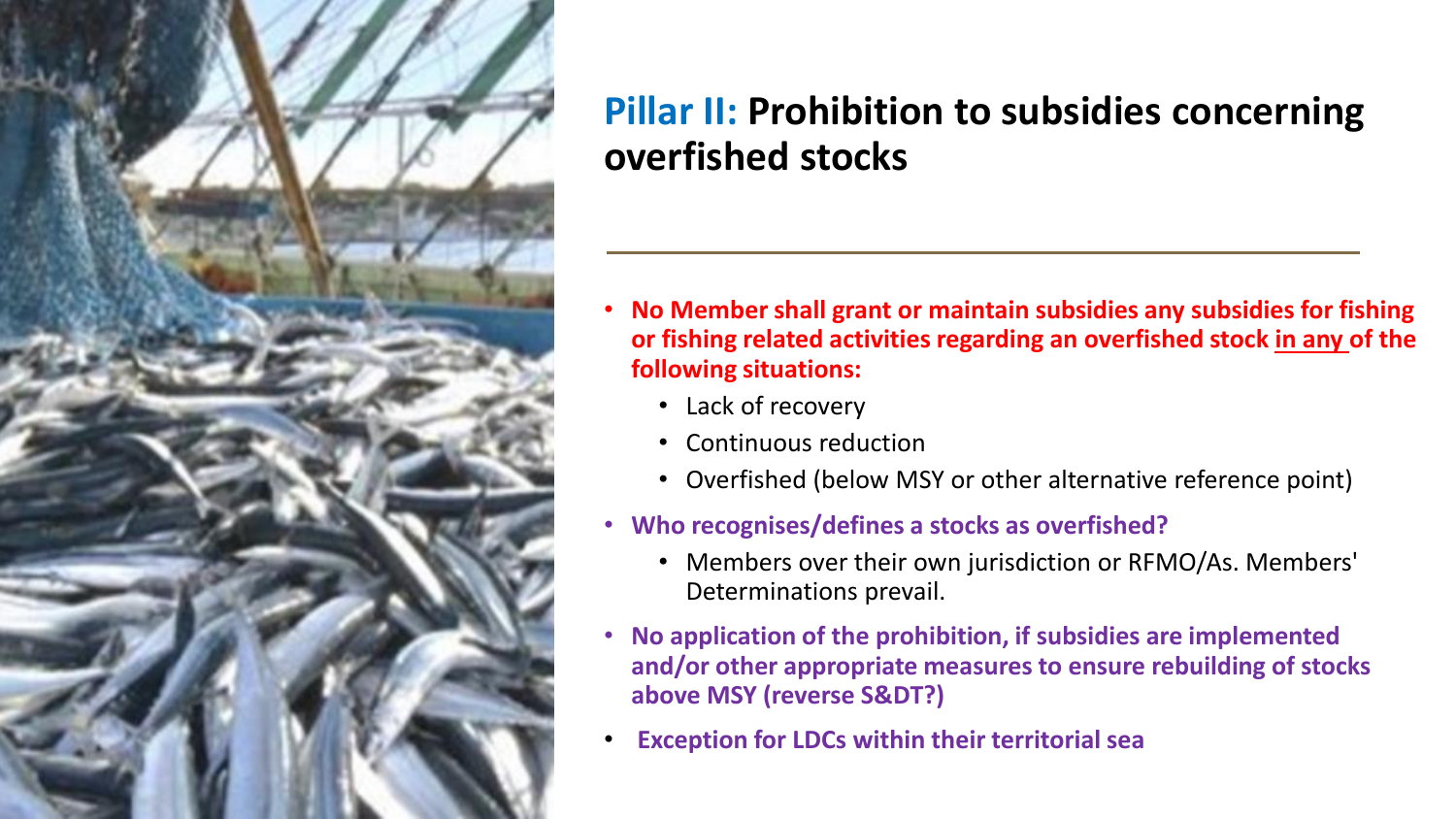

#### **Pillar III: Subsidies concerning over capacity & overfishing + potential cap and reduction clause**

- **No Member shall grant or maintain any subsidies for fishing or fishing related activities that contribute to overcapacity and overfishing**
	- Negative list approach: **operational and capital costs**
	- Marine jurisdiction approach: contingent upon and tied to activities in the **high seas**
	- Notification, cap & reduction approach: **volume mechanism**
- **No application of the prohibition, if measures are implemented to maintain stocks at MSY (Reverse S&DT?)**
- Exceptions for LDCs for operational and capital costs
- Exceptions for developing countries for operational and capital costs within areas of jurisdiction
- Exceptions for developing countries under a cumulative criteria
	- GNI per capita  $+$  % of marine capture + distant water fishing  $+$  % of Agricultural GDP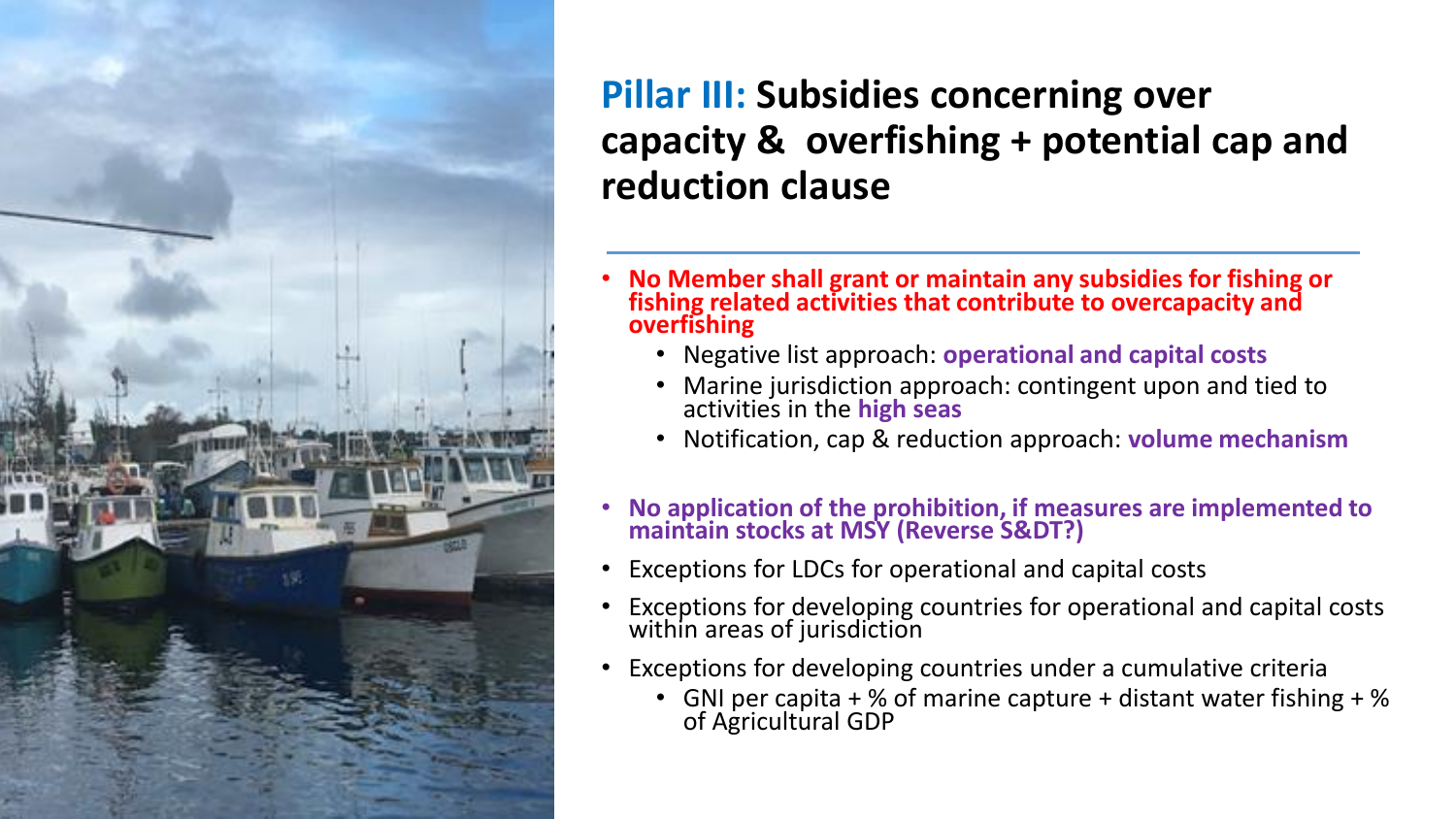

### **Horizontal special & diferential treatment**

- **Exceptions for Artisanal Fisheries** (recent proposal by Ecuador and Chile).
- Subsidy prohibitions for overfished stocks, and overfishing and overcapacity shall not apply to:
- low income, resource-poor or livelihood fishing and fishing-related activities at sea with the aim of, among others, ensuring food security;
- Provided that these activities are performed within the territorial sea
- Transitional period for LDCs
- Exercising due restraint in raising matters related to LDCs
- Recognition of SIDS as a Group for the proposes of S&DT?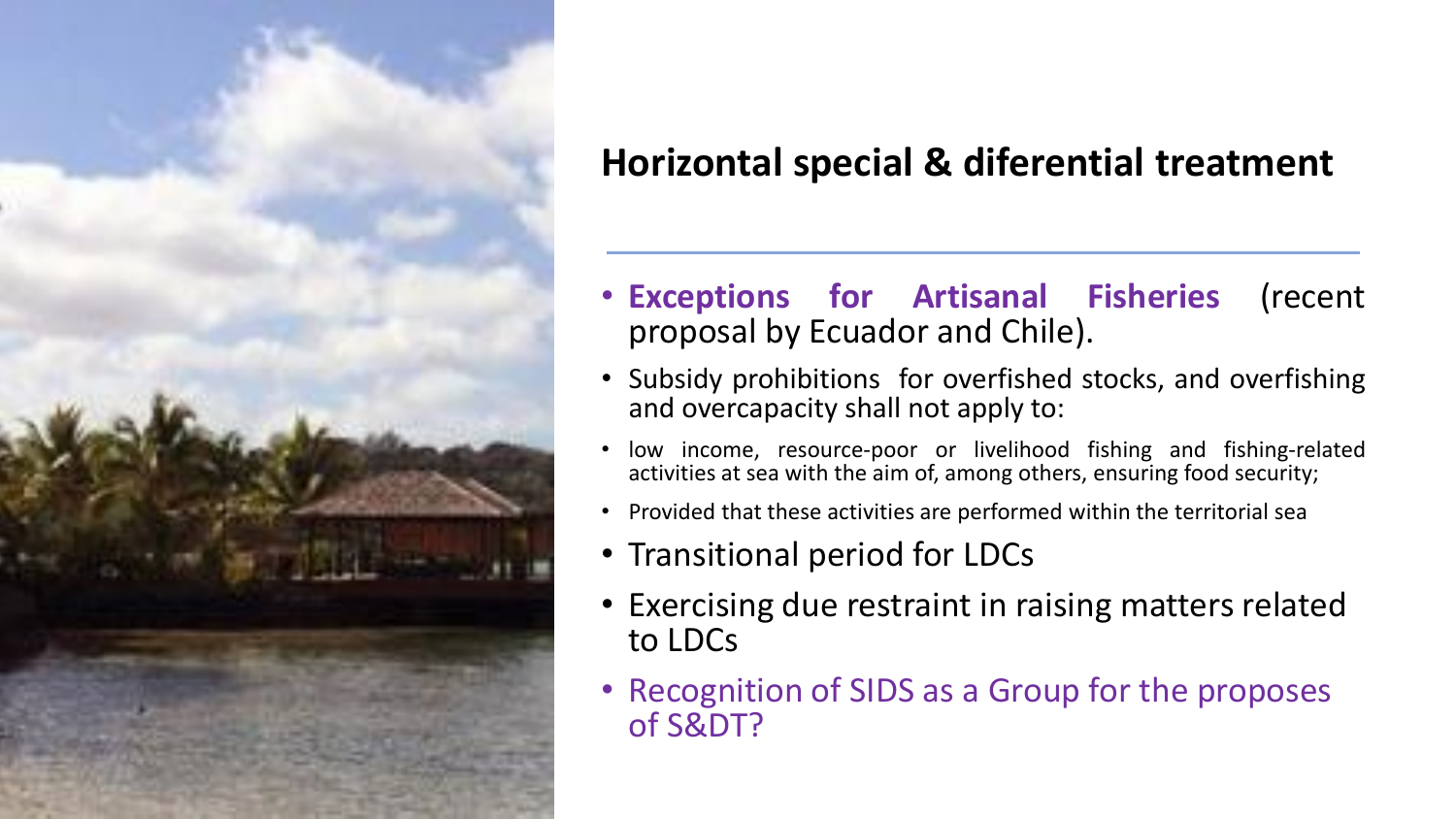

#### **Technical assistance & transparency**

- **Technical assistance by developed countries and developing countries declaring themselves in a position to do so, for the purpose of implementing the disciplines**
- **No reference to support by FAO, UNCTAD or UNEP**
- Article 25 of the WTO SCM Agreement **notification + system**
- + list of vessels/operators having engaged in IUU fishing and fish access agreement
- There could be **extended notification requirements** (see next slide)